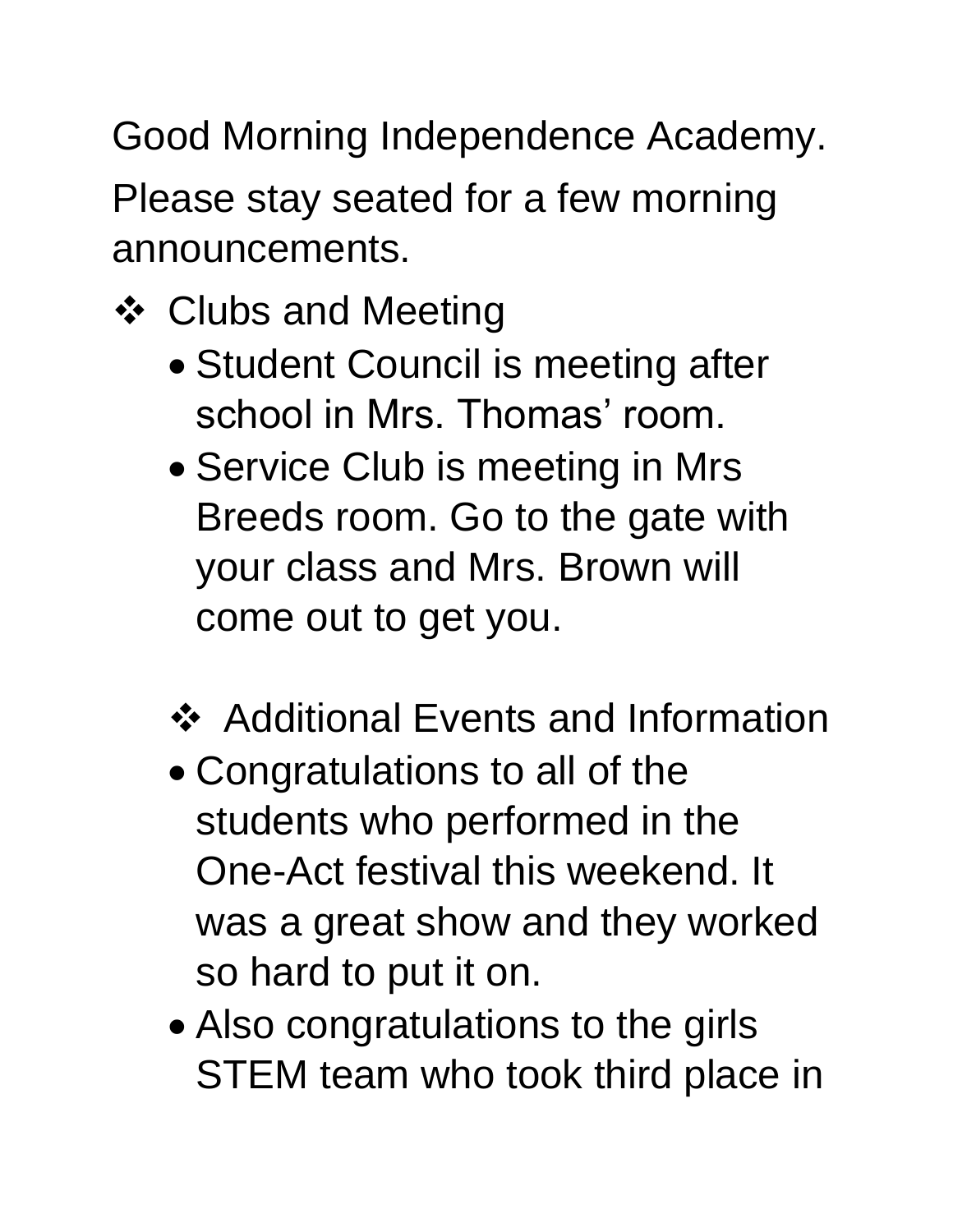the competition over the weekend. Nice job, Raeley, Zoe, Kassandra, Ashleigh and Ellah!

- Don't forget that you can still place your late orders on Original Art Works.com until April 19th!
- Today is the last day to bring in books for our free little library book drive. The collection bins are located in each hallway.
- Please check the lost and found for any items that you may be missing.
- The Kindness Challenge today is pick up trash that you see laying in the hall.
- And the Fitness Challenge of the day is to do a one-minute wall sit.
- Today's growth mindset message is from Thomas Fuller. The message